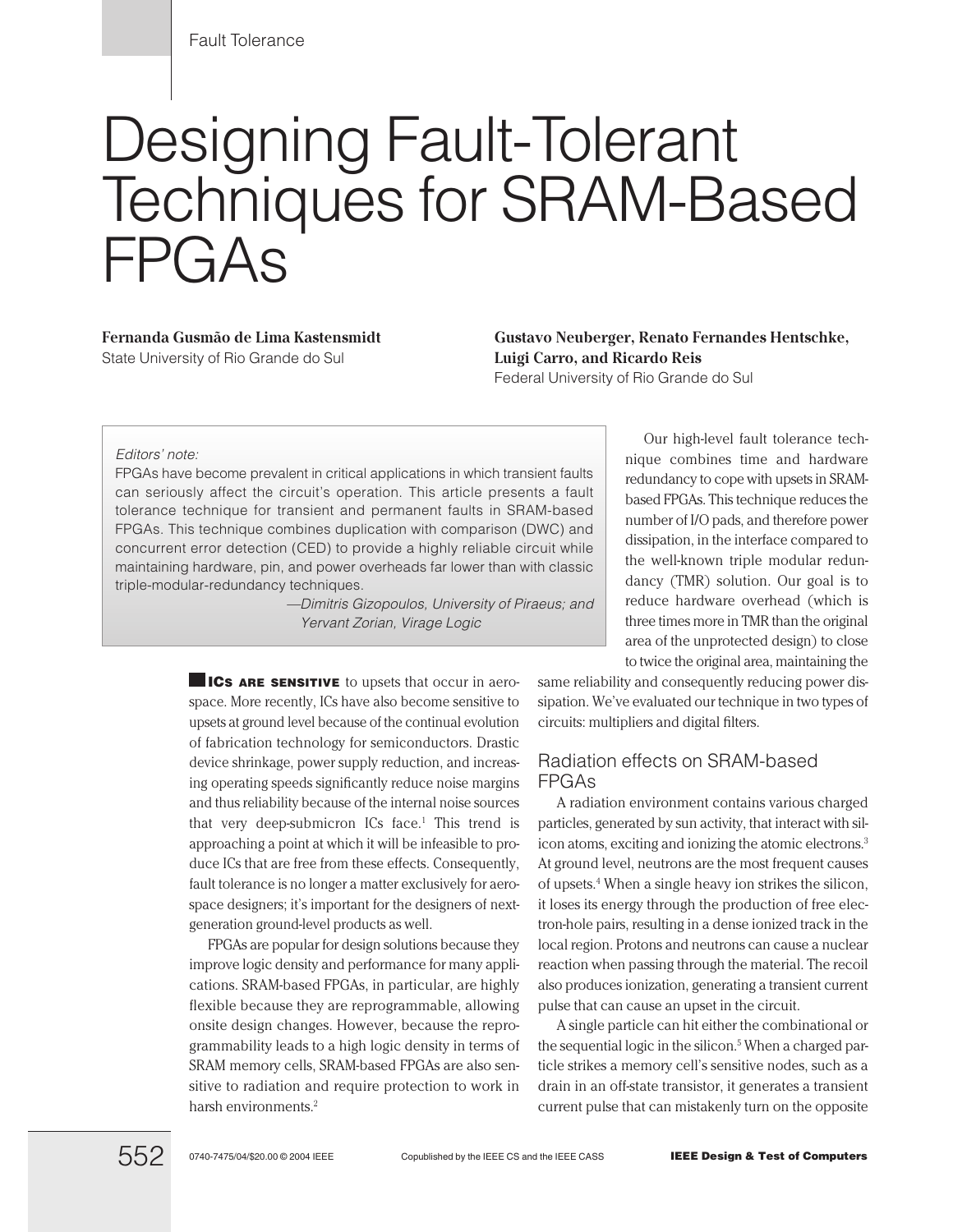

**Figure 1. Bits sensitive to single-event upsets (SEUs) in the configurable-logic-block tile schematic. Inputs F1 through F4 are the four 1-bit input signals of the lookup table. M is the configuration memory cell.**

transistor's gate. The effect can invert the stored value that is, produce a bit flip in the memory cell. This effect is called a single-event upset (SEU) or soft error, and it's a major concern in digital circuits. When a charged particle hits the combinational logic block, it also generates a transient current pulse. This phenomenon is called a single-event transient (SET).

In FPGAs, an upset has a peculiar effect when it hits the combinational and sequential logic mapped into the programmable architecture. For example, consider SRAMbased FPGAs such as those from Xilinx's Virtex series, one of the most popular series of programmable devices on the market. Virtex devices include a flexible, regular architecture comprising an array of configurable logic blocks (CLBs) surrounded by programmable I/O blocks, all interconnected by a hierarchy of fast and versatile routing resources.2 The CLBs provide the functional elements for constructing logic; the I/O blocks provide the interface between the package pins and the CLBs. A general routing matrix interconnects the CLBs. This matrix includes an array of routing switches located at the intersections of horizontal and vertical routing channels. Virtex devices also dedicate 4,096-bit memory blocks called block-select RAMs, clock delay-locked loops (DLLs) for clock-distribution delay compensation and clock domain control, and two tristate buffers associated with each CLB.

Users can quickly program a Virtex device by loading a configuration bitstream (a collection of configuration bits) into it. They can change device functionality at any time by loading in a new bitstream. The bitstream contains all the information to configure the programmable storage elements in the matrix located in the lookup tables (LUTs), flip-flops, and CLB configuration cells, and interconnections, as Figure 1 shows. All these configuration bits are potentially sensitive to SEUs; hence, we targeted them in our investigation.

In an ASIC, the effect of a particle hitting either the combinational or the sequential logic is transient; the only variation is how long the fault lasts. A fault in the combinational logic is a transient logic pulse in a node that can disappear according to the logic delay and topology. In other words, a storage cell might or might not latch a transient fault from the combinational logic. Faults in the sequential logic manifest themselves as bit flips, which remain in the storage cell until the next load. In an SRAM-based FPGA, customizable memory cells—SRAM cells (see Figure 1)—implement both the user's combinational and sequential logic. When an upset occurs in the combinational logic synthesized in the FPGA, it corresponds to a bit flip in one of the LUT's cells or in the cells that control the routing. An upset in an LUT memory cell modifies the implemented combinational logic, as Figure 2a shows. This upset has a permanent effect, and is correctable only at the next load of the configuration bitstream. This effect is similar to a stuck-at fault at 1 or 0 in the combinational logic defined by that LUT. Thus, a storage cell latches the upset from the FPGA's combinational logic, unless the FPGA uses some detection technique. An upset in the routing can connect or disconnect a wire in the matrix, as Figure 2b shows. It also has a permanent effect, which can travel to an open or a short circuit in the combinational logic implemented by the FPGA. The configuration bitstream's next load corrects this fault.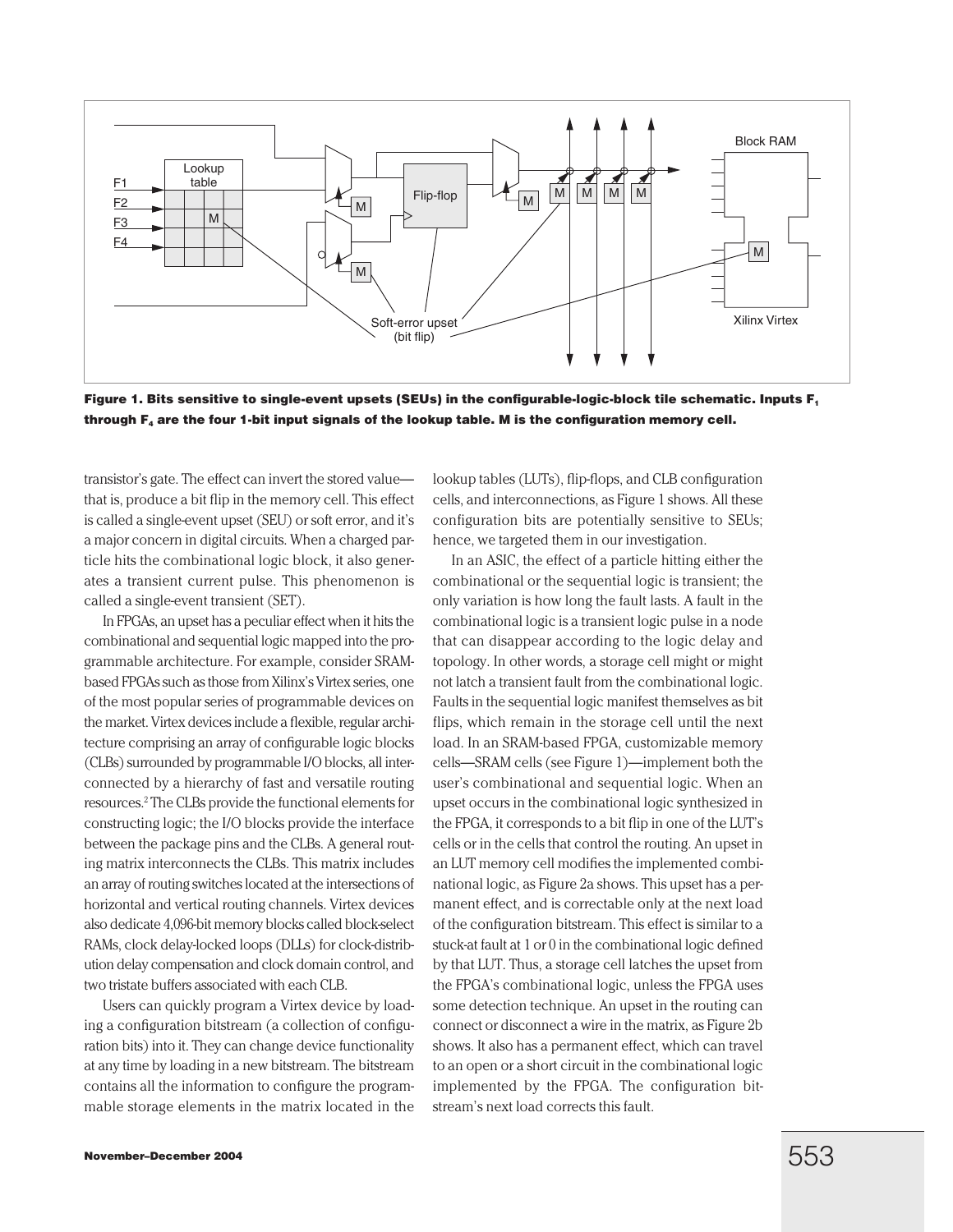

**Figure 2. Example upsets in the SRAM-based FPGA architecture: an upset in the lookup table because of logic modification (a), and an upset in the routing because of an undesirable connection (b).**

When an upset occurs in the user sequential logic synthesized in the FPGA, it has a transient effect because the CLB flip-flop's next load corrects it. An upset in the embedded block RAM has a permanent effect, and fault tolerance techniques must correct it. Engineers must apply these techniques in the architectural or high-level description, because the bitstream's load can't change the memory state without interrupting the application's normal operation. It's also possible to find, in the CLB, the SET upsets in the combinational logic, such as input and output multiplexers for routing control. (Rebaudengo, Reorda, and Violante also discuss the effects of upsets in the FPGA architecture.<sup>6</sup>)

Radiation tests on Xilinx FPGAs show the effects of SEUs in the design application and prove the necessity for using fault-tolerant techniques in aerospace applications.7 A fault-tolerant system designed into SRAM-based FPGAs must cope with the peculiarities just discussed: transient and permanent effects of an SEU in the combinational logic, short and open circuits in the design connections, and bit flips in the flip-flops and memory cells. Ohlsson et al. also analyzed the effect of neutrons in an SRAM-based FPGA from Xilinx.<sup>8</sup> At that time, FPGAs were not very susceptible to neutrons, but now as transistor size decreases and logic density increases, FPGAs are becoming more vulnerable.

# Fault tolerance in SRAM-based FPGAs

There are two ways to implement fault-tolerant designs in SRAM-based FPGAs. The first is to design a new FPGA matrix of fault-tolerant elements. These new elements can replace the old ones in the same architecture topology, or you could develop a new architecture to improve robustness. Either way, the cost will be high, though it will vary according to development time, number of required engi-

neers, and foundry technology. Another option is to protect the high-level description using redundancy, targeting the FPGA architecture. You could use a commercial FPGA to implement the design, and apply the SEU mitigation technique to the design description before synthesizing the redundant blocks in the FPGA. This approach is far less expensive than the previous one because here users are responsible for protecting their own designs; new chip development and fabrication are not necessary. Thus, the user can choose the fault tolerance technique, and consequently control the area, performance, and power dissipation overheads.

The high-level SEU mitigation technique used most often today to protect designs synthesized in the Virtex architecture is based mainly on TMR combined with scrubbing, which places a continuous load on the bitstream. The TMR mitigation scheme uses three identical logic circuits (redundant blocks 0, 1, and 2) synthesized in the FPGA. These circuits perform the same task in tandem, with a majority voter circuit comparing corresponding outputs. Details of the TMR technique for Virtex are available elsewhere,<sup>9</sup> and Lima et al. present more examples.10 The correct implementation of TMR circuitry in the Virtex architecture depends on the type of data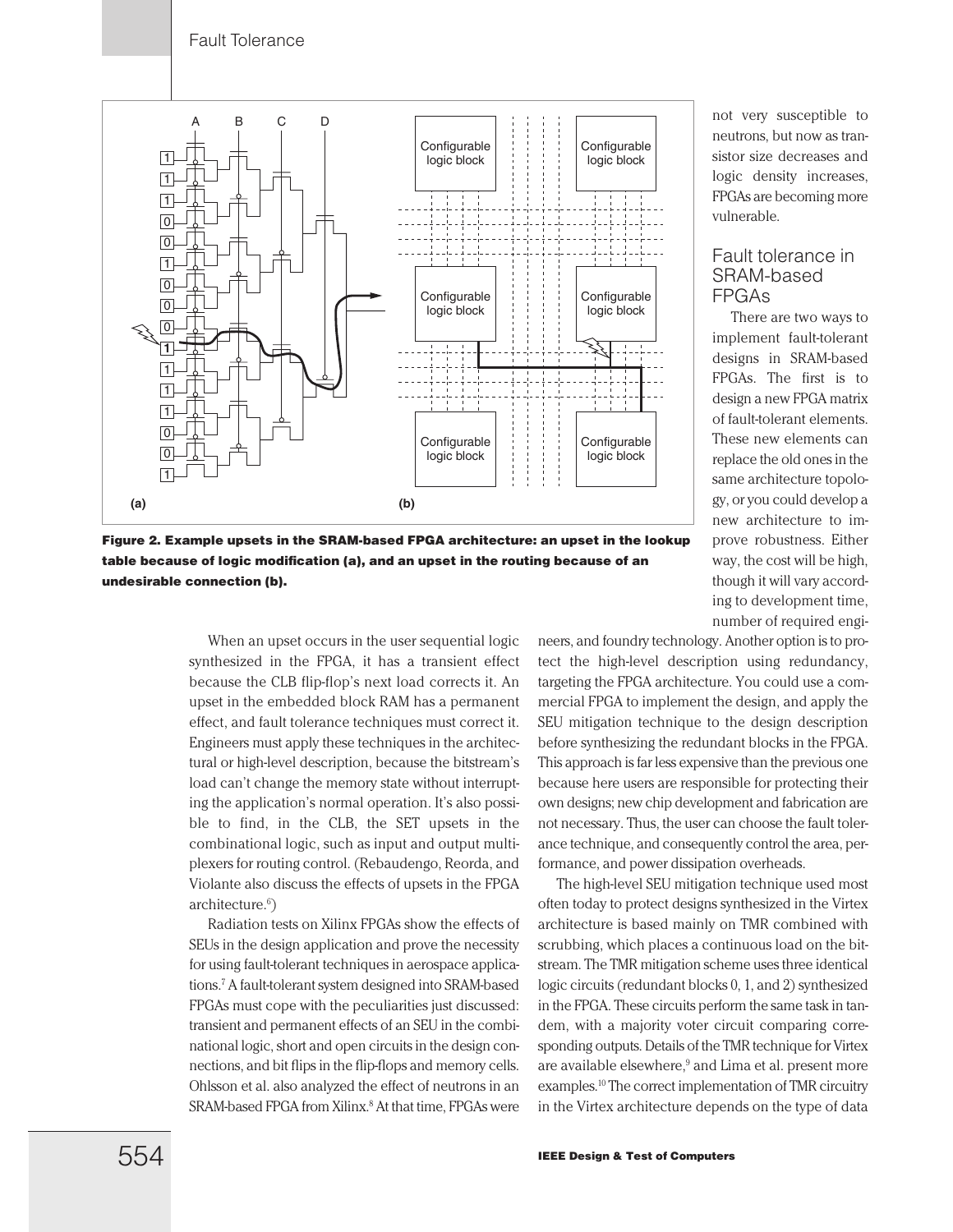

**Figure 3. Triple modular redundancy for Xilinx FPGAs. The throughput logic is triplicated, represented by TMR** combinational modules tr<sub>o</sub>, tr<sub>1</sub>, and tr<sub>2</sub>. The registers are also triplicated and are voted on by majority voters; they **also have a mechanism to correct upsets in the multiplexers.**

structure you need to mitigate. Logic falls into four different structure types: throughput, state machine, I/O, and special features (select-RAM blocks, DLLs, and so on).

Throughput logic is a logic module of any size or functionality, synchronous or asynchronous, where all logic paths flow from the module's inputs to its outputs without forming a logic loop. In this case, all that's necessary is to triplicate the logic, creating three redundant logic parts (0, 1, and 2). No voters are required, because the FPGA output will be voted on later by default. Statemachine logic is any structure where a registered output, at any register stage in the module, feeds back into any prior stage in the module, forming a registered logic loop. This structure is common in accumulators, counters, and any custom state machine or state sequencer in which each internal register's state depends on its own previous state. In this case, it's necessary to triplicate the logic and to have majority voters in the outputs. To ensure that a register doesn't lock on the wrong value, each redundant logic part in the feedback path has a voter so that the system can recover itself. One LUT can easily implement the majority voter. For designs constrained by available logic resources, you can implement the majority voter using Virtex tristate buffers rather than LUTs.

The primary purpose of using a TMR design methodology is to remove all single points of failure from the design. Therefore, each redundant part that uses FPGA inputs should have its own set of inputs. Thus, if an input suffers a failure, it affects only one of the redundant logic parts. The outputs are the key to the overall TMR strategy. Because full TMR generates every logic path in triplicate, it's necessary to bring these three logic paths back to a single path that doesn't create a single point of failure. You can do this by placing TMR output voters inside the output logic block. Figure 3 illustrates the TMR technique.

Scrubbing lets a system repair SEUs in the configuration memory without disrupting operations. The Virtex Select-MAP interface performs this scrubbing. When an FPGA is in this mode, an external oscillator generates a configuration clock that drives the programmable ROM (PROM) and the FPGA. At each clock cycle, new data is available on the PROM data pins. One example is the Flash PROM XQR18V04, which provides a parallel frequency of up to 264 Mbps at 33 MHz. The scrubbing cycle time depends on the configuration clock frequency and the readback bitstream size.

Previous results based on fault injection and radiation ground testing show the Virtex TMR design techniques' reliability.8,11 However, the TMR technique has limitations, such as high area overhead, three times more input and output pins, and a significant increase in power dissipation. Many applications can accept these limitations, but some cannot.

# Reducing TMR overheads by combining hardware and time redundancy

To reduce the number of pins used by the TMR approach and to deal with permanent upset effects, we present a new technique based on time and hardware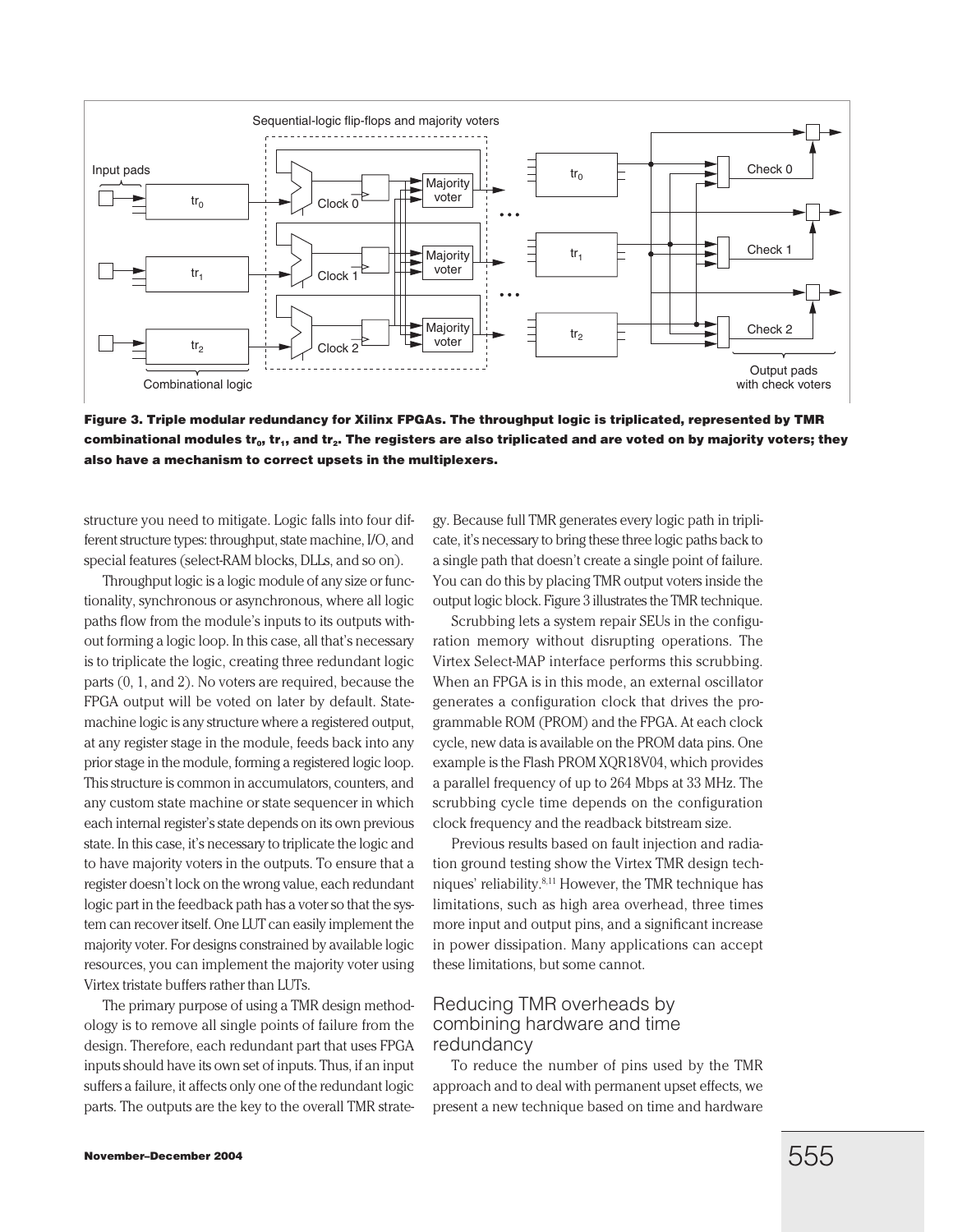

**Figure 4. Duplication with comparison (DWC) combined with concurrent error detection (CED).**

redundancy to protect the user's combinational logic. TMR still protects the sequential logic to avoid the accumulation of faults, because scrubbing doesn't change the content of a user's memory cell.

Lubaszewski and Courtois discussed TMR's reliabil-

ity and safety compared to self-checking-based fault-tolerant schemes.11 Their experiments indicate that the higher the module's complexity, the greater the difference in reliability between TMR and the self-checking scheme. The self-checking fault-tolerant scheme is more reliable than TMR if it does not exceed the self-checking overhead bound of 73%.

We extend the idea of using a self-checking fault-tolerant scheme to FPGAs. Our method combines duplication with comparison (DWC) with a concurrent error detection (CED) machine based on time redundancy that works as a self-checking block. DWC detects faults in the system, and CED detects which blocks are fault free. Figure 4 shows the general scheme. Two combinational logic blocks run simultaneously in the DWC technique: modules  $dr_0$  and  $dr_1$ . A comparator in the output can detect a mismatch and signal a fault detection. If a mismatch occurs, the CED block evaluates whether the logic is fault free by analyzing the combinational logic's properties.

Researchers have proposed many methods for using CED blocks based on time redundancy to detect per-



**Figure 5. DWC combined with CED technique for SRAM-based FPGAs: normal (a) and fault detection (b) operation. ST** is a state signal from the voter block that puts the system in detection operation (*ST* = 1); dr<sub>0</sub> and dr<sub>1</sub> are the **combinational logic blocks;** *Tc***<sup>0</sup> and** *Tc***<sup>1</sup> are time comparisons; and** *Hc* **is the hardware comparison. The voter block** also generates a state error signal (ST\_error) and signals to enable the fault-free block (enable\_dr<sub>a</sub> and enable\_dr<sub>1</sub>).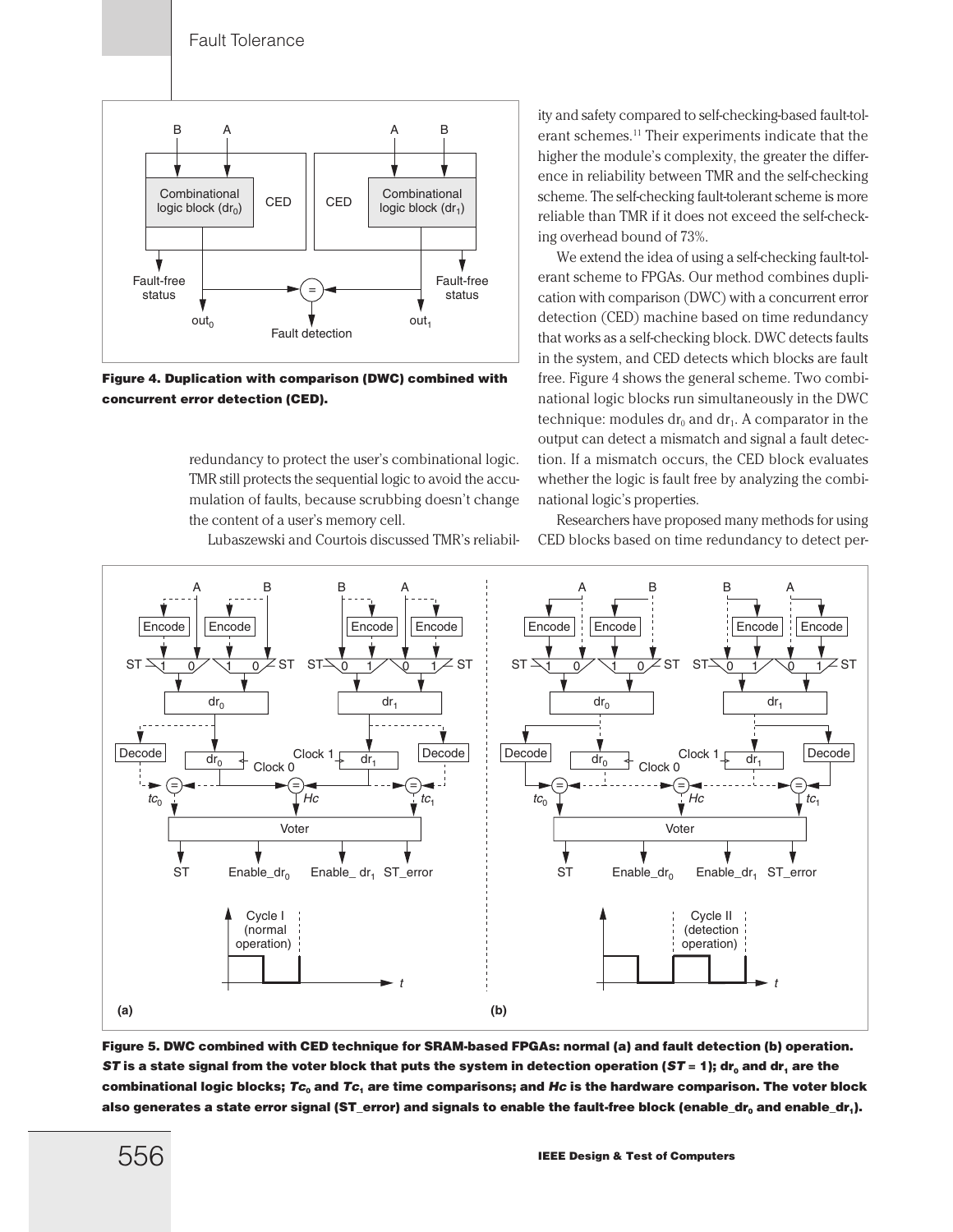

**Figure 6. Example implementations when the combinational output is registered (a) or in the pad (b). Each majority voter block receives the signal from the tr<sub>o</sub>, tr<sub>1</sub>, and tr<sub>2</sub> registers. The enable\_dr<sub>0</sub> and enable\_dr<sub>1</sub> signals decide which fault-free blocks should pass through the logic output to the registers or to the pads. To improve** reliability in routing, there are three enable signals (en<sub>1</sub>, en<sub>2</sub>, and en<sub>3</sub>), each a 1-bit signal with a logic value of 0 or 1. The outputs from the majority voter blocks are trv<sub>o</sub>, trv<sub>1</sub>, and trv<sub>2</sub>.

manent faults. These include bitwise inversion, recomputing with shift operands (RESO), and recomputing with swapped operands (REWSO). We implement the CED block using Patel and Fung's RESO technique.<sup>12</sup> This RESO method includes encoding and decoding blocks and a register.

During normal operation when time  $t_0$ , dr<sub>0</sub>, and dr<sub>1</sub> are working simultaneously, the CED block stores the outputs in sample registers for further comparison, and the voter block continually compares the  $dr_0$  and  $dr_1$  outputs, as Figure 5a shows. If a mismatch occurs between these outputs, the output registers hold their original value for an extra clock cycle, while the CED block's RESO detects the fault. During this second clock cycle, the operands shift prior to use such that errors from permanent faults in the combinational logic are different in the first calculation than in the second. Comparing the results can identify these different errors, as Figure 5b shows. The encoding blocks are simple multiplexers, and the decoding blocks are simple connections.

For registered outputs, each output goes directly to the input of the user's TMR register. Figure 6a shows the logic scheme. Block  $dr_0$  connects to TMR combinational module  $tr_0$ , and block dr<sub>1</sub> connects to module  $tr_1$ . While the circuit searches for faults, the user's TMR register holds its previous value. When the circuit finds the fault-free module,  $tr_2$  receives that module's output, and continues receiving it until the next chip reconfiguration (fault correction). By default, the circuit starts passing the output of  $dr_0$  to tr<sub>2</sub>. For unregistered outputs, the circuit can drive the signals directly to the next combinational module or to the I/O pads, as Figure 6b shows.

The important characteristic of our method is that it doesn't incur a high performance penalty when the system has no faults or only a single fault. This method needs only one clock cycle in a hold operation to detect the faulty module; then it operates normally again without performance penalties. The final clock period is the original clock period plus the propagation delay of the encoders, decoders, and output comparator.

The voter block contains comparators and a small state machine to identify the operation's fault-free state or to signal an error. Figure 7 shows this logic's state diagram. The state machine's inputs are hardware comparison *Hc* and time comparisons  $Tc_0$  and  $Tc_1$ , represented by the 2-bit signal, *Tc*. The state machine's outputs constitute a 4-bit vector (shown in Figure 7 after the slash) indicating the detection state (*ST*), the error state, enable\_dr<sub>0</sub>, and enable\_dr<sub>1</sub>. Signals enable\_dr<sub>0</sub> and enable\_dr<sub>1</sub> are used for the unregistered outputs (Figure 6b); when the output is registered, only enable\_dr<sub>0</sub> is used (Figure 6a).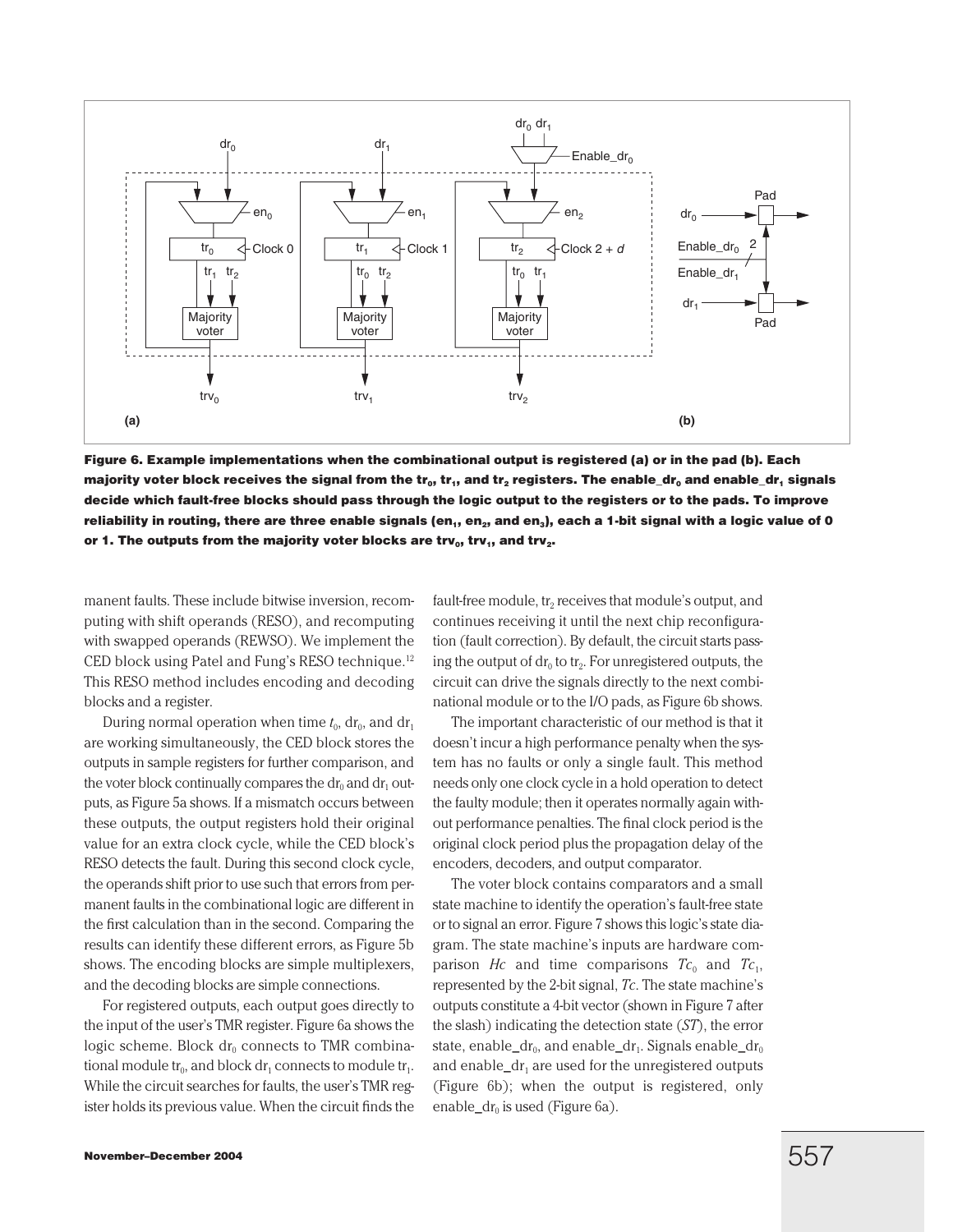

**Figure 7. State diagram of the DWC-CED voter circuitry. Numbers after a slash indicate the 4-bit vector outputs. Numbers with single quotation marks indicate** *Tc* **or** *Hc* **values. Double quotation marks indicate that if the input is that value, the output is the one after the corresponding slash; if the input is another value (also indicated by double quotation marks), the output is the one after that corresponding slash.**

In both TMR and our method, scrubbing corrects upsets in the user's combinational logic, and the CLB flip-flops' TMR scheme corrects upsets in the user's sequential logic. Scrubbing must be continuous to guarantee that only one upset has occurred between two reconfigurations in the design. Some constraints are necessary for our method to function properly, just as with TMR. First, there must not be upsets in more than one redundant module, including the state machine's detection and voting circuit. Consequently, we must use assigned area constraints to reduce the probability of short circuits between  $dr_0$  and  $dr_1$ . Second, the scrubbing rate should be fast enough to avoid the accumulation of upsets in two different redundant blocks. Upsets in the detection and voting circuit don't interfere with the system's proper execution because the logic is already duplicated. In addition, upsets in this logic's latches are not critical, because they're refreshed every clock cycle. Assuming a single upset occurs per chip between scrubbing, it doesn't matter if an upset alters the correct voting, provided no upset occurs in both redundant blocks.

# Experimental results

To evaluate our technique's fault coverage, we chose two arithmetic-based circuits: a multiplier and a canonical finite impulse response (FIR) digital filter. The developed tools automatically generated the multipliers and filters protected by DWC-CED. We evaluated these case study circuits in terms of fault coverage, area, performance, and power dissipation.

#### Fault coverage

We developed a fault coverage test system to evaluate the DWC-CED technique's robustness in the presence of upsets. The system automatically inserted structures to enable automatic fault injection in high-level descriptions, replacing all design nodes with one fault injection component, a 4-to-1 multiplexer, so that users can insert all types of faults and as many as necessary. If the multiplexer's select signal is 00, the original signal goes to the output; if the signal is 01, the output is a constant 0 (stuck-at-0 emulation); if the signal is 10, a constant 1 propagates

(stuck-at-1 emulation).

For the first case study, we chose an 8-bit multiplier, along with a 9-bit multiplier to apply the RESO technique without losses in the most significant bit. We implemented multipliers using cascaded full adders. The 8-bit multiplier had 528 faulty nodes, 1,056 faults in total (stuck-at 0 or 1). The 9-bit multiplier had 675 faulty nodes, 1,350 faults in total. In both cases, the two original operands had 8 bits, resulting in  $2^{16}$  (65,536) combinations of input vectors. We injected all combinations of faults and input vectors: 69,206,016 for the 8-bit multiplier, and 88,473,600 for the 9-bit version.

We chose a canonical digital FIR filter circuit for our second case study; the multipliers had constant coefficients, resulting in an optimized area and minimal faulty nodes. Our developed system automatically generated a 9-tap, 8-bit FIR canonical filter. The multiplier coefficients were 2, 6, 17, 32, and 38. Because of the 8-bit input, there were  $2<sup>8</sup>$  (256) combinations of input vectors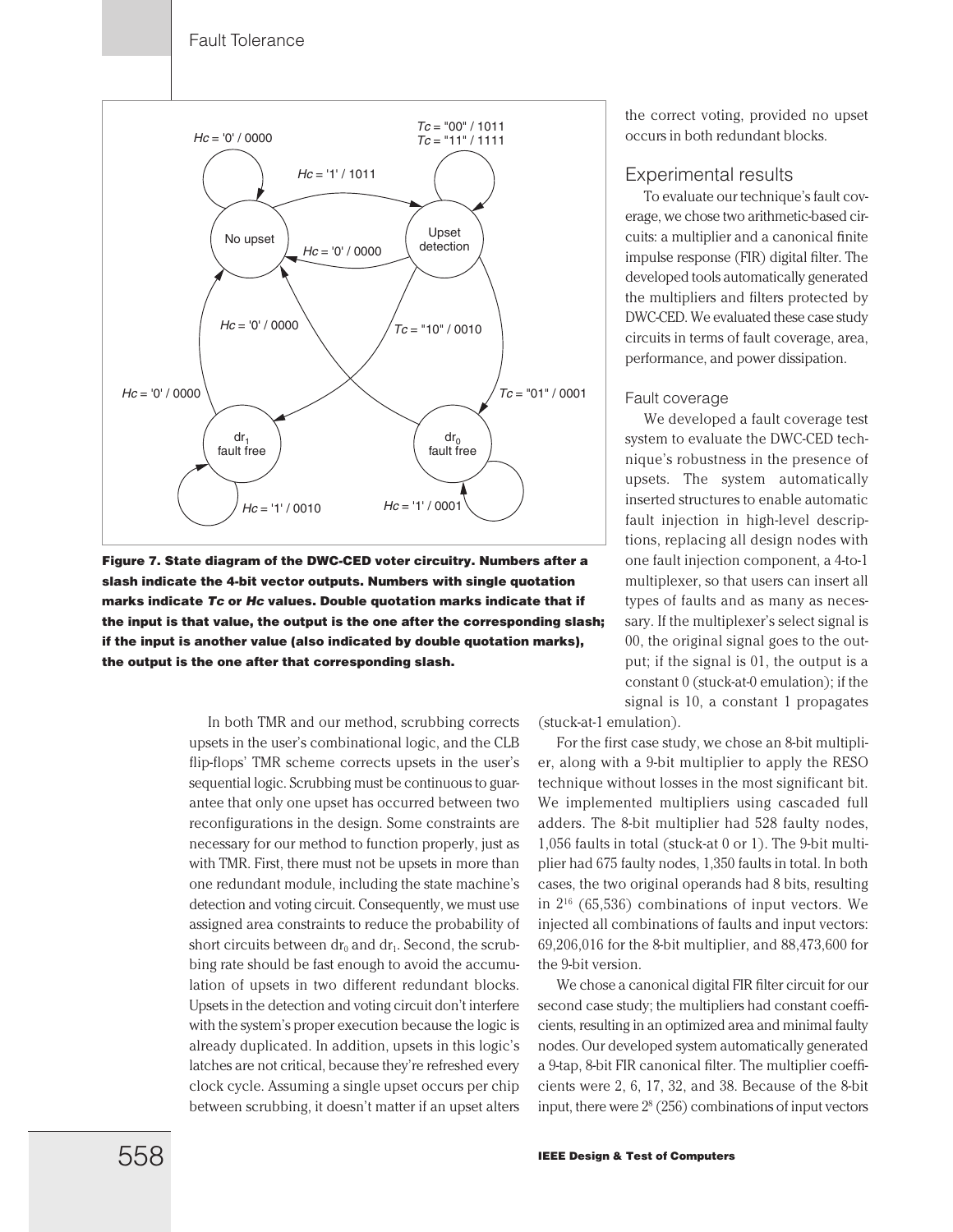to test. The total number of faulty nodes in the FIR filter, including all multipliers and adders, was 4,208. We tested all possible combinations of input vectors and faults, a total of 1,077,248.

The system exhaustively injected the faults in all nodes of the test circuits for each input vector, sensitive node, and redundant blocks mult\_dr<sub>0</sub> and mult\_dr<sub>1</sub>. The fault injection system operated with

two clocks, one to control the change of input vectors, and the other to control the change of faults. A counter controlled the total number of combinations of input vectors and faults inserted in the circuit. We injected all possible combinations.

In all cycles, the voter block from the DWC-CED technique compared the outputs of modules  $dr_0$  and  $dr_1$ . If the outputs were equal  $(Hc = 0)$ , then a fault occurring in one of the circuits did not generate an error in the output. Therefore, for real-time operations, we could ignore this fault, and no detection operation was necessary. If a fault generated an error in the output  $(Hc = 1)$ , the voter compared the output of  $dr_1$  with the recomputing circuit's decoded output. If the outputs were not equal  $(Tc_1 = 1)$ , the technique under test was able to detect the fault. The voter also compared the output of  $dr_0$  to the recomputing circuit's decoded output. If the outputs were equal  $(Tc_0 = 0)$ , the technique was able to detect a fault-free module.

A fault was undetected if there was a mismatch in the output of dr<sub>0</sub> and dr<sub>1</sub> (*Hc* = 1), and the technique could detect neither the faulty module (status  $Tc_1 = 0$ ) nor the fault-free module (status  $Tc_0 = 1$ ). An incremented counter shows the number of total undetected faults. Reading this counter from the prototype board, we calculated the percentage of undetected faults. The results in Table 1 show that all variations of RESO had good results in terms of fault coverage for arithmeticbased circuits.

**Table 1. Fault coverage of recomputing with shift operands (RESO) techniques in SRAMbased FPGAs.**

|                  | No. of          | No. of          | <b>Detected</b>  |  |  |
|------------------|-----------------|-----------------|------------------|--|--|
| <b>Circuit</b>   | injected faults | detected faults | faults (percent) |  |  |
| 8-bit multiplier | 69,206,016      | 69,176,011      | 99.95            |  |  |
| 9-bit multiplier | 88,473,600      | 88,473,600      | 100.00           |  |  |
| 8-bit FIR filter | 1,077,248       | 1,077,248       | 100.00           |  |  |
|                  |                 |                 |                  |  |  |

Area, performance, and power dissipation

To check area, performance, and power dissipation, our first test circuit was a 16-bit multiplier with a register in the output. We compared three implementations of this circuit in the XCV300-PQ240 FPGA: no fault tolerance, TMR, and our technique (DWC-CED for permanent faults using RESO). The application was to multiply a set of input numbers for 2,000 ns, with the inputs changing every 100 ns. We evaluated each circuit's power dissipation using Xilinx's XPower tool.

Table 2 shows the results in terms of area, performance, and power dissipation for these multipliers. Using our DWC-CED method, we reduced not only the number of I/O pins but also the area. The prototype board used a Virtex part with 240 I/O pins (166 available for the user). With TMR, we were unable to synthesize the  $(16 \times 16)$ -bit multiplier. However, implementing the same multiplier with our technique, we could fit it into the chip and occupy less area.

In terms of performance, the standard multiplier without fault tolerance had a maximum delay of 54 ns for the specific application, the TMR version had a delay of 56 ns, and our DWC-CED method had a delay of 62 ns, representing an 11% degradation in performance. Power dissipation was less in the DWC-CED than the TMR technique, mainly because of differences in the logic, connections, and I/Os.

The second test circuit was an 11-tap, 9-bit, digital lowpass filter, shown in Figure 8. We multiplied the original

| Table 2. Results for a 16-bit multiplier with a register in the output implemented in an XCV300-PQ240 FPGA. |            |            |             |            |                                         |             |       |               |                |       |
|-------------------------------------------------------------------------------------------------------------|------------|------------|-------------|------------|-----------------------------------------|-------------|-------|---------------|----------------|-------|
| <b>Fault</b>                                                                                                |            |            | No. of      |            |                                         |             |       |               |                |       |
| tolerance                                                                                                   | Maximum    | No. of     | four-input  | No. of     | <b>Estimated power dissipation (mW)</b> |             |       |               |                |       |
| technique                                                                                                   | delay (ns) | $I/O$ pads | <b>LUTs</b> | flip-flops | <b>Clock</b>                            | <b>Nets</b> | Logic | <b>Inputs</b> | <b>Outputs</b> | Total |
| None                                                                                                        | 54         | 67         | 495         | -32        |                                         | 88          | 186   |               | 29             | 312   |
| <b>TMR</b>                                                                                                  | 56         | 201        | 1.709       | 96         | 22                                      | 305         | 718   |               | 88             | 1,140 |
| DWC-CED                                                                                                     | 62         | 169        | 1.706       | 162        | 22                                      | 282         | 542   | 5             | 83             | 934   |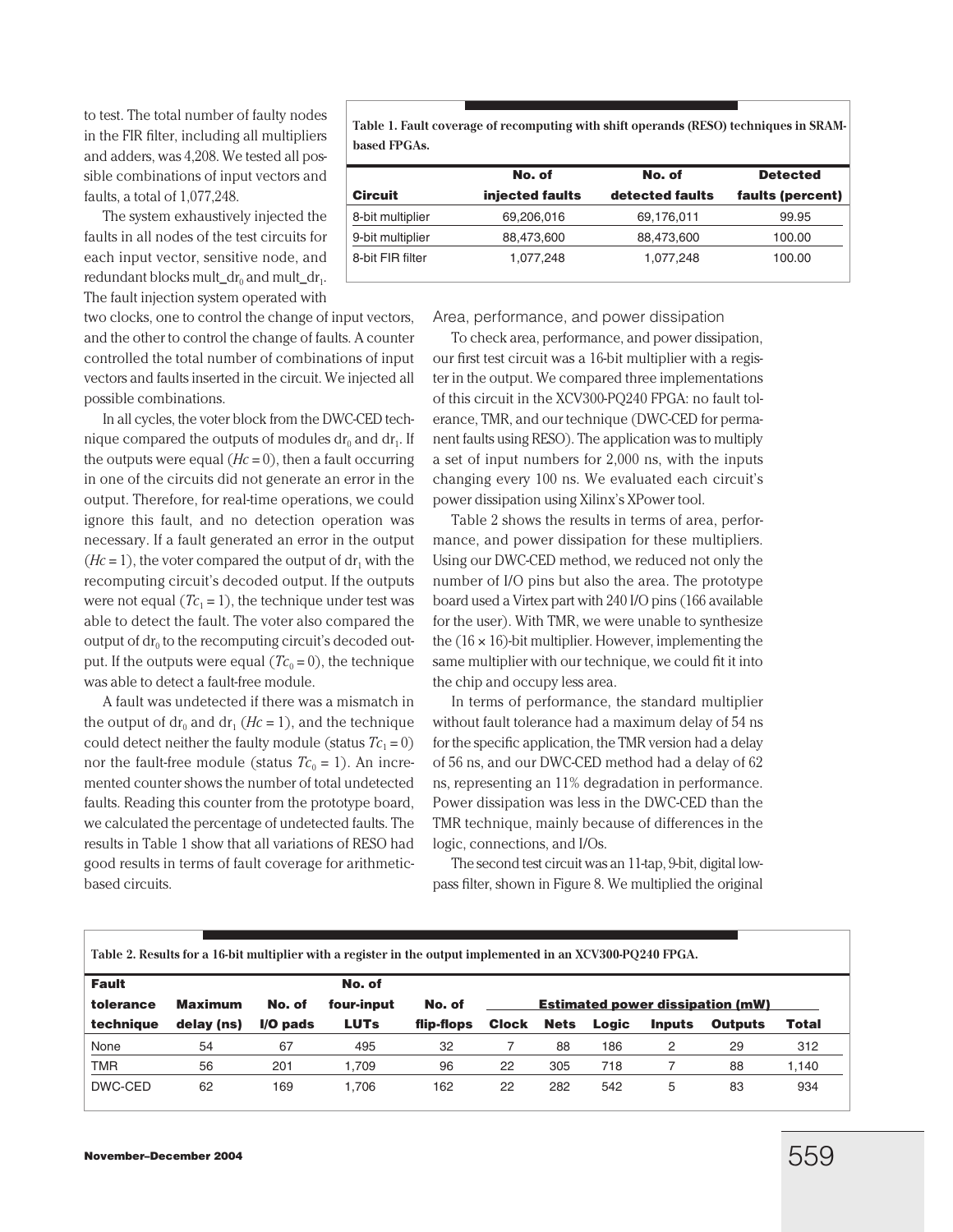

Figure 8. Digital, low-pass filter with 11 taps and 9 bits. The figure represents only one redundant block (dr<sub>o</sub>) out of two for the combinational logic, and one redundant block (tr<sub>0</sub>) out of three for the sequential logic. IN\_tr<sub>0</sub> is the **input to TMR combinational module tr<sub>o</sub>; R<sub>2</sub>tr<sub>0</sub> through R<sub>11</sub> tr<sub>0</sub> are the registers of tr<sub>o</sub>; C<sub>1</sub> dr<sub>0</sub> through C<sub>6</sub> dr<sub>0</sub> are** constants of the filter. In these labels, dr<sub>0</sub> indicates that DWC protects the combinational logic such that only dr<sub>0</sub> and dr<sub>1</sub> (not shown) are necessary, and OUT\_dr<sub>0</sub> is the output of dr<sub>0</sub>.

| <b>Fault</b> |                |            | No. of      |            |                                         |             |       |               |                |              |
|--------------|----------------|------------|-------------|------------|-----------------------------------------|-------------|-------|---------------|----------------|--------------|
| tolerance    | <b>Maximum</b> | No. of     | four-input  | No. of     | <b>Estimated power dissipation (mW)</b> |             |       |               |                |              |
| technique*   | delay (ns)     | $I/O$ pads | <b>LUTs</b> | flip-flops | <b>Clock</b>                            | <b>Nets</b> | Logic | <b>Inputs</b> | <b>Outputs</b> | <b>Total</b> |
| None         | 48             | 27         | 508         | 90         | 8                                       | 85          | 145   |               | 748            | 987          |
| <b>TMR</b>   | 58             | 93         | 1.779       | 270        | 32                                      | 350         | 504   | 2             | 823            | 1,711        |
| DWC-CED      | 63             | 75         | 1.738       | 308        | 25                                      | 324         | 530   | 2             | 19             | 900          |

coefficients calculated using Matlab (http://www.matlab. com) by a constant of 512. The final multiplier coefficients were 1, –1, –9, 6, 73, and 120.

Table 3 compares the results in terms of area, performance, and power dissipation for this digital filter implemented with no fault tolerance, TMR, and our DWC-CED technique. In this case, TMR also protected the registers, whereas the DWC-CED using RESO protected the combinational logic (multipliers and adders). The CED block resides at the outputs, where it votes on the correct pad output from  $dr_0$  or  $dr_1$ . Results show that the FIR filter occupies a little bit less area in the FPGA when DWC-CED rather than TMR protects it. The results also show that our method uses 19% fewer pins than TMR. In terms of performance, TMR had a maximum delay of 58 ns for this test application, 20% higher than the standard (no fault tolerance) approach. Our DWC-CED technique had a maximum delay of 63 ns (8% higher than TMR) for this application.

The DWC-CED technique's power dissipation was considerably less than with TMR. But DWC-CED's power dissipation was also less than the standard (no fault tolerance) approach because our technique uses fewer input and output pins compared to TMR, uses less logic, and stores the output in a register, whereas the standard approach has the combinational logic going directly to the output pads. The DWC-CED technique also saves power because the output voter passes only one of the logic-registered outputs to the pads while the other one waits in the used one in case of a fault. TMR does not register the outputs but rather votes on them in the output pads, consuming more power.

**WE'VE DISCUSSED** only SEUs occurring in the SRAM programmable cells that are permanent until the next reconfiguration. However, a circuit operating in outer space can suffer from a total ionization dose and other effects that can provoke permanent physical damages in the circuit. We hope to explore these areas in the future.

# **References**

1. A.H. Johnston, "Scaling and Technology Issues for Soft Error Rates," *Proc. 4th Ann. Research Conf. Reliability*,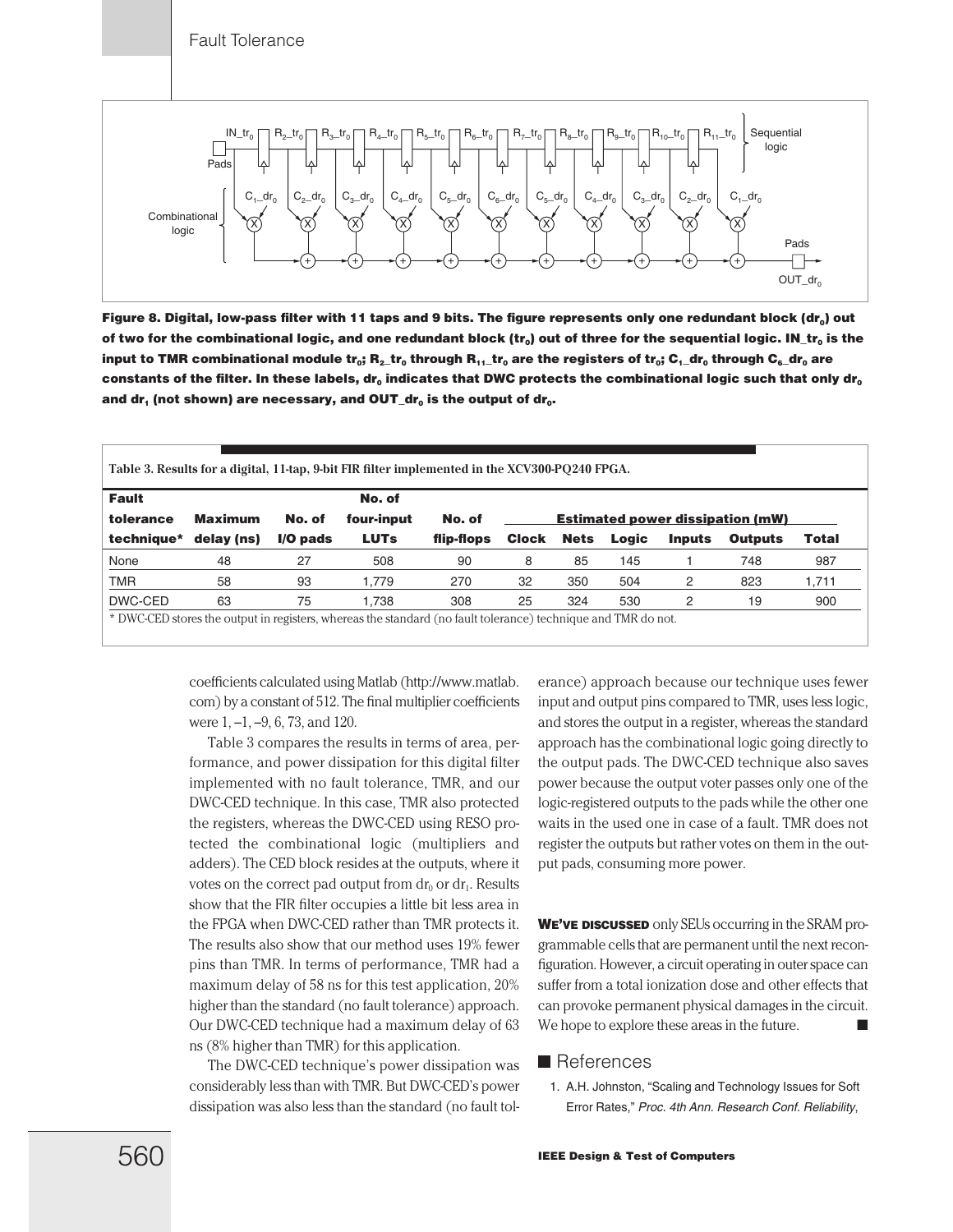Stanford Univ., 2000; http://parts.jpl.nasa.gov/docs/ Scal-00.pdf.

- 2. "Virtex 2.5 V Field Programmable Gate Arrays," DS003, v2.5, Product Specification, 2 Apr. 2001, Xilinx; http://direct.xilinx.com/bvdocs/publications/ds003.pdf.
- 3. J. Barth, C. Dyer, and E. Stassinopoulos, "Space, Atmospheric, and Terrestrial Radiation Environments," *IEEE Trans. Nuclear Science*, vol. 50, no. 3, June 2003, pp. 466-482.
- 4. E. Normand, "Single Event Upset at Ground Level," *IEEE Trans. Nuclear Science*, vol. 43, no. 6, Dec. 1996, pp. 2742-2750.
- 5. D. Alexandrescu, L. Anghel, and M. Nicolaidis, "New Methods for Evaluating the Impact of Single Event Transients in VDSM ICs," *Proc. IEEE Int'l Symp. Defect and Fault Tolerance in VLSI Systems*, IEEE CS Press, 2002, pp. 99-107.
- 6. M. Rebaudengo, M.S. Reorda, and M. Violante, "Simulation-Based Analysis of SEU Effects of SRAM-Based FPGAs," *Proc. Int'l Workshop Field-Programmable Logic and Applications*, IEEE CS Press, 2002, pp. 607-615.
- 7. E. Fuller, M. Caffrey, and P. Blain, "Radiation Test Results of the Virtex FPGA and ZBT SRAM for Space

Based Reconfigurable Computing," *Proc. Int'l Conf. Military and Aerospace Applications of Programmable Logic Devices* (MAPLD 02), NASA Office of Logic Design, 2002, pp. 1-8.

- 8. M. Ohlsson et al., "Neutron Single Event Upsets in SRAM-Based FPGAs," *Proc. IEEE Nuclear Space Radiation Effects Conf.* (NSREC 98), IEEE Press, 1998, pp. 1-4; http://www.xilinx.com/appnotes/ FPGA\_NSREC98.pdf.
- 9. C. Carmichael, "Triple Module Redundancy Design Techniques for Virtex Series FPGA," Xilinx Application Notes 197, v1.0, Mar. 2001, p. 137; http://www.xilinx.com/bvdocs/appnotes/xapp197.pdf.
- 10. F. Lima et al., "A Fault Injection Analysis of Virtex FPGA TMR Design Methodology," *Proc. European Conf. Radiation and Its Effects on Components and Systems* (RADECS 01), IEEE CS Press, 2001, pp. 275-282.
- 11. M. Lubaszewski and B. Courtois, "A Reliable Fail-Safe System," *IEEE Trans. Computers*, vol. 47, no. 2, Feb. 1998, pp. 236-241.
- 12. J. Patel and L. Fung, "Multiplier and Divider Arrays with Concurrent Error Detection," *Proc. Int'l Symp. Fault-Tolerant Computing*, IEEE CS Press, 1982, pp. 325-329.

# *IEEE Design & Test* Call for Papers

*IEEE Design & Test*, a bimonthly publication of the IEEE Computer Society and the IEEE Circuits and Systems Society, seeks original manuscripts for publication. *D&T* publishes articles on current and near-future practice in the design and test of electronic-products hardware and supportive software. Tutorials, how-to articles, and real-world case studies are also welcome. Readers include users, developers, and researchers concerned with the design and test of chips, assemblies, and integrated systems. Topics of interest include

- Analog and RF design,
- Board and system test,
- Circuit testing,
- Deep-submicron technology,
- Design verification and validation,
- Electronic design automation,
- Embedded systems,
- Fault diagnosis,
- Hardware/software codesign,
- IC design and test,
- Logic design and test,
- Microprocessor chips,
- Power consumption,
- Reconfigurable systems,
- Systems on chips (SoCs),
- VLSI: and
- Related areas.

To submit a manuscript to *D&T*, access Manuscript Central, http://cs-ieee.manuscriptcentral.com. Acceptable file formats include MS Word, PDF, ASCII or plain text, and PostScript. Manuscripts should not exceed 5,000 words (with each average-size figure counting as 150 words toward this limit), including references and biographies; this amounts to about 4,200 words of text and five figures. Manuscripts must be doubled-spaced, on A4 or 8.5-by-11 inch pages, and type size must be at least 11 points. Please include all figures and tables, as well as a cover page with author contact information (name, postal address, phone, fax, and e-mail address) and a 150-word abstract. Submitted manuscripts must not have been previously published or currently submitted for publication elsewhere, and all manuscripts must be cleared for publication.

To ensure that articles maintain technical accuracy and reflect current practice, *D&T* places each manuscript in a peer-review process. At least three reviewers, each with expertise on the given topic, will review your manuscript. Reviewers may recommend modifications or suggest additional areas for discussion. Accepted articles will be edited for structure, style, clarity, and readability. Please read our author guidelines (including important style information) at http://www.computer.org/dt/author.htm.

#### **Submit your manuscript to** *IEEE Design & Test* **today!**

*D&T* will strive to reach decisions on all manuscripts within six months of submission.